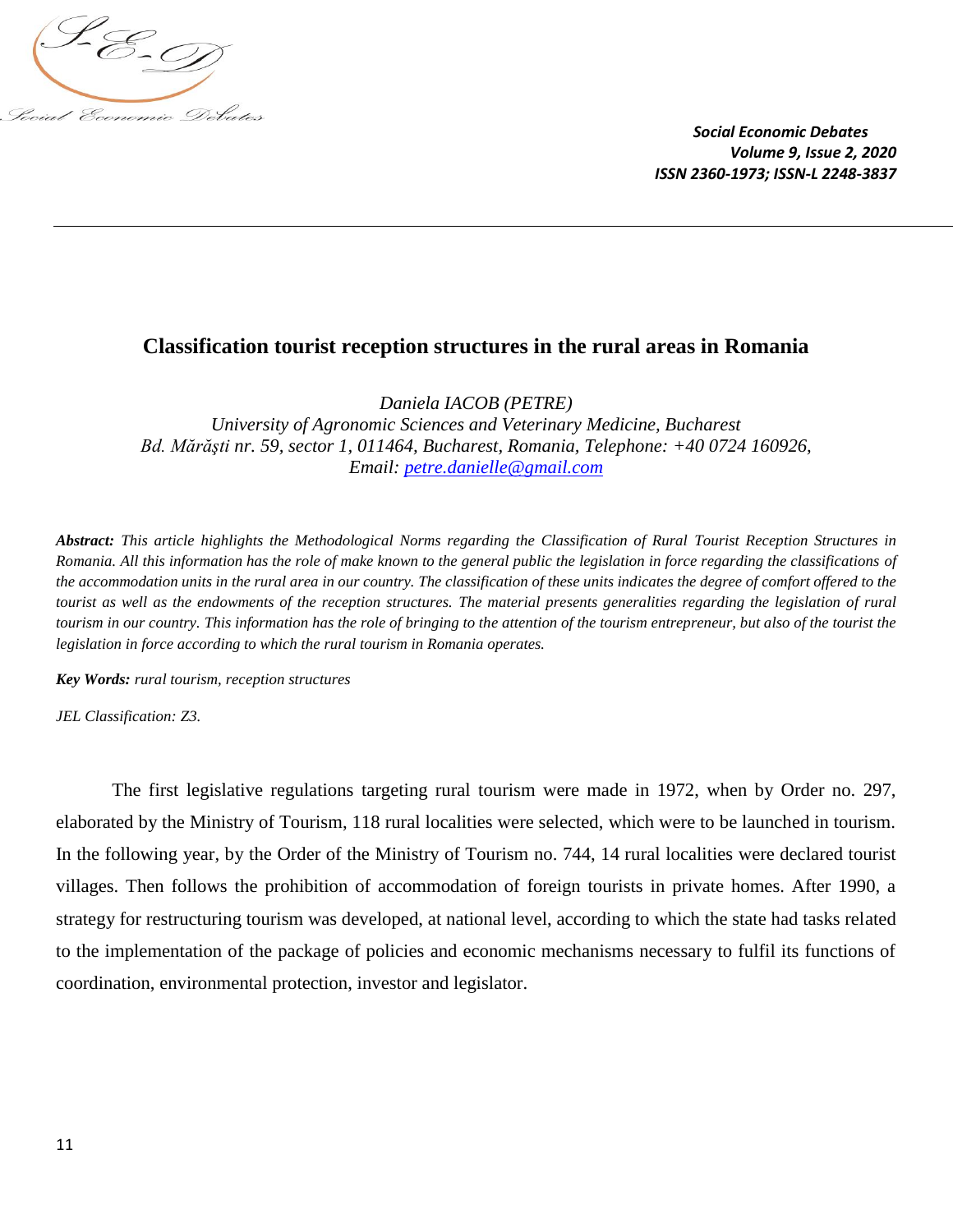

### **1. Brief legislative history**

**Romanian Federation of Montana and Rural Development (**FRDMR) was founded in 1991. In order to develop and implement agro tourism in Romania, FRDMR developed an extensive program, thus creating its own policy and management. Also, FRDMR has undertaken actions and collaborations at the level of governmental and non-governmental bodies, at national and international level.

In 1992, the Romanian Mountain Area Commission and FRDM made a ranking within the typology of the peasant household, from the point of view of the accommodation spaces and the services offered by them. Thus, 2000 households were evaluated, which were classified in classes I to IV, regarding the accommodation spaces and in comfort classes A, B, C regarding the services offered.

In the protocol of February 3, 1994, with the Ministry of Tourism, the bases of the cooperation were laid in order to jointly carry out some actions in the development of rural tourism, in the elaboration of the legislative framework adapted to the current realities. Within these actions, FRDMR promoted a draft law for the support of rural tourism, developed a PHARE program, and provided a database necessary for publishing in modern graphic conditions an agro tourism guide with the first 200 households certified during 1991-1994. In May 1994, a protocol was concluded between the Ministry of Youth and Sports and FRDMR.

In the chronological order follows the Government Ordinance no. 62/24.08.1994 and then Law no. 145/31.12.1994 for the approval of the above-mentioned Government Ordinance, which established a series of facilities for the development of the rural tourism system in the mountain area, the Danube Delta and the Black Sea coast<sup>[8]</sup>. Law no. 145/1994 offers the exemption from the payment of the income tax for a period of 10 years of the pensions and agritourist farms. On this occasion, the notions of tourist pension and agro tourism farm are introduced. Considering the Government Ordinance no. 62/1994, the Order of the Minister of Tourism no. 20/04.04.1995, which includes the norms and minimum criteria for the star classification of tourist pensions and agritourist farms.

Also in 1994, the first national organizations in the field of rural tourism appeared.

12 In order to support the local population in the organization and functioning of the tourist village and in the development of agro tourism, it is proposed, on certain levels, the establishment of non-profit tourist associations, formed based on the adhesion of households offering tourist services, namely: ANTREC was founded in the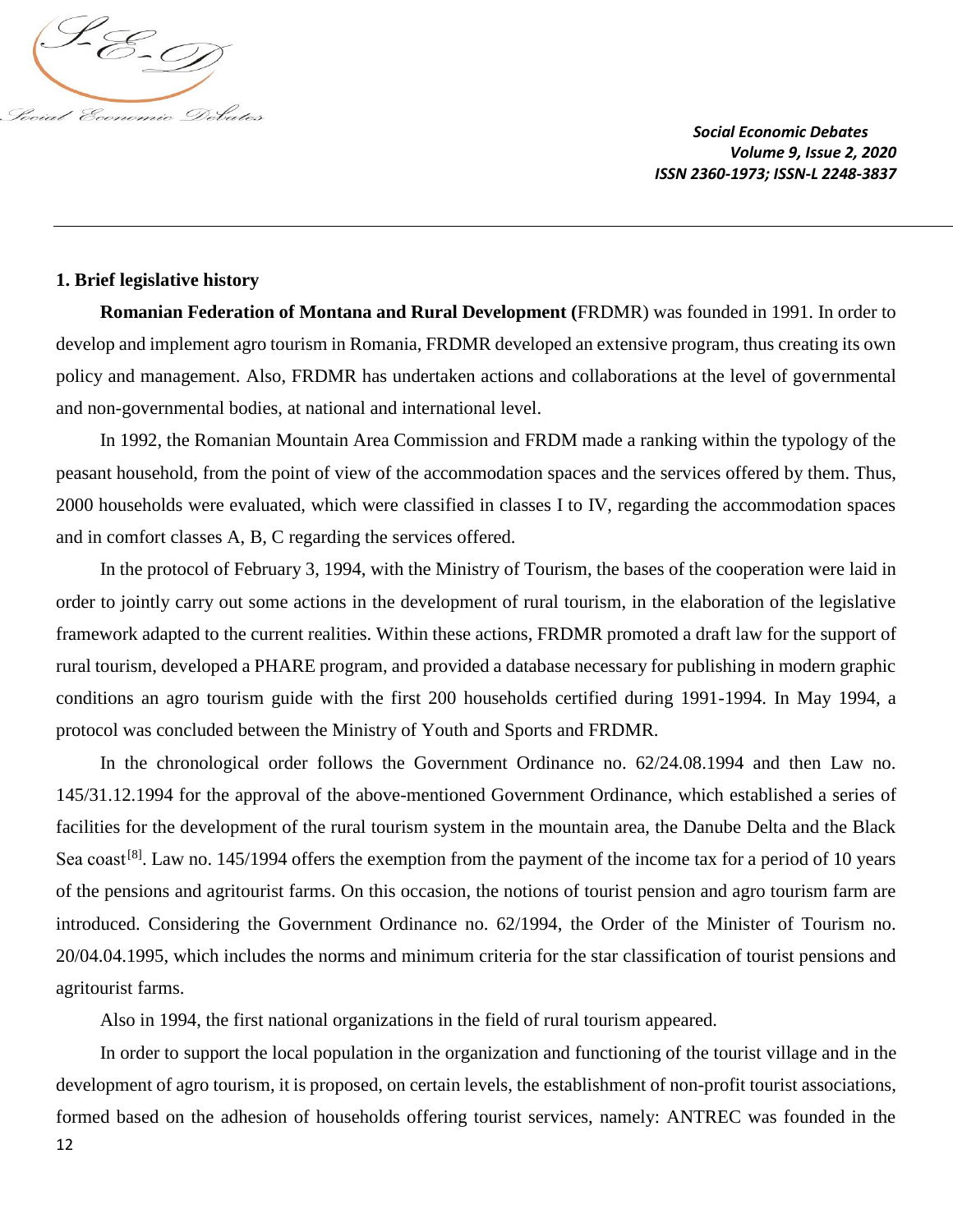

autumn of 1994, being a non-governmental, apolitical and non-profit organization, with an important role in the development of rural tourism, ANTREC is a nationally and internationally recognized association as a leader in the development of Romanian rural tourism. preserving the traditional Romanian culture. This association has as members rural people, companies, associations and 1900 homeowners.

The activities of the association are: promoting the rural tourist potential and organizing the rural tourism; identifying and informing homeowners; publishing tourist information and advertising materials by publishing a monthly newsletter ANTRЕС; training in the field of homeowners who want to start a rural tourism activity; development of the reservation system; marking tourist routes.

In addition to these activities, there are others: Approval of households that will meet the criteria for tourism; the establishment of the National Training and Specialization Centre based in Moeciu; the development in collaboration with the Ministry of Waters, Forests and Environmental Protection, of the nature presentation project, entitled "A tourist - a tree"; Organizing exhibitions with standard projects for the establishment of rural pensions, an action that can be materialized in collaboration with students from the Institute of Architecture and the Institute of Constructions; carrying out training and improvement actions for all participants in rural tourism, organized through courses on various specialties and forms of training. The training and formation mode is carried out through short and long duration courses, colloquia, seminars, training camps with thematic purpose; providing technical assistance and consulting to rural pensions in preparing the necessary documentation for their approval as tourist entities and their inclusion in the database in order to assemble a tourist network; promoting rural tourism using modern methods and techniques that allow the creation of its own tourism network and connection to European tourism. This will be done through leaflets, brochures, video recordings and catalogues to highlight the rural tourism potential in Romania. ANTREC organizes advertising campaigns for classified and approved units, included in the network, through mass media.

13 In 1995, ANTREC became a member of the European association, EUROGÎTES, based in Strasbourg. ANTREC gathered, at the end of 1995, over 2000 members, organized in 15 branches. In the EUROGÎTES catalogue from 1996, made under the patronage of the European Federation of Rural Tourism, Romania was represented by 20 households, being placed next to the tourist offer of some countries with a rich tradition in this field, countries such as Belgium, France, Ireland. In 1997, by Ordinance no. 63 regarding the establishment of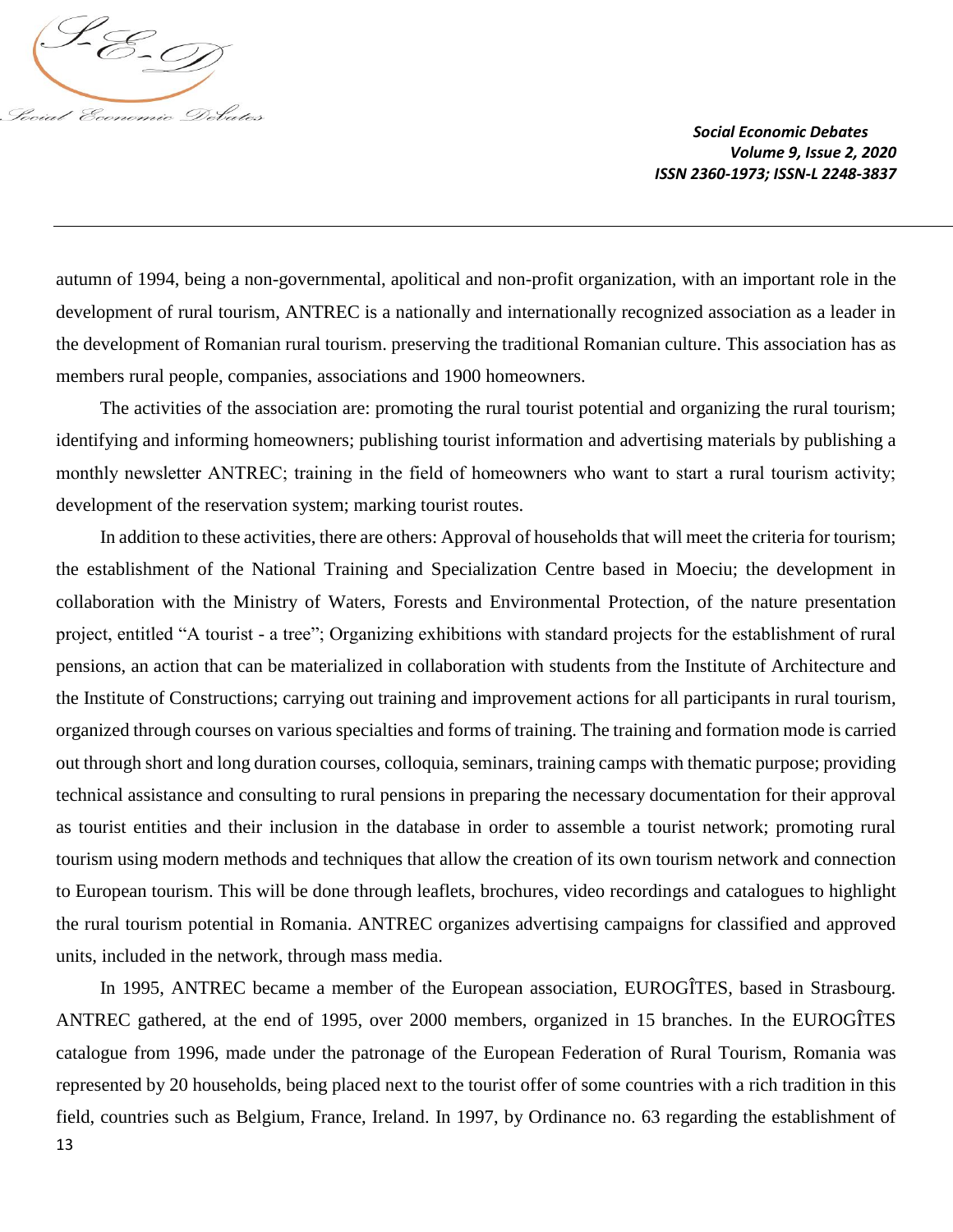

facilities for the development of rural tourism, the Romanian Government provided for the functioning of tourist pensions and agro tourism pensions. On the date of entry into force of this ordinance, the Government Ordinance no. 62/1994. Thus, in 1998, Law no. 187/14.10.1998, for the approval of the Government Ordinance no. 63/1997 regarding the establishment of facilities for the development of rural tourism.

In the fourth year of existence, 1997, of ANTREC Romania, the number of its members reached almost 3,000, and that of its branches to 28. This year the first CD-ROM was published, the first catalogue of rural pensions.

In 1998, the number of members reached 2,500, and that of branches to 30. Currently, ANTREC has 31 county branches almost throughout Romania, a number of 2,500 members and tourist and agritourist pensions in 770 Romanian villages.

Important events organized by ANTREC: marketing seminars in rural tourism; International Sarmale Festival, 2<sup>nd</sup> edition, Praid, September 1996; International Pie Festival, 1<sup>st</sup> edition, Bacau, October 1996; 2<sup>nd</sup> edition, Bacau, October 2001; Mos Nicolae la Bran, December 1996; Valentine's Weekend, Bran, February 1997; International Fair of Rural Tourism, 1<sup>st</sup> Edition, Brasov, April 1997; National Tourism Fair, 1999-2003; Romanian evenings at the French Club, Latin American House, World Trade Centre, etc. Harvest Festival 1997, 1998 - World Trade Centre; Bucharest; Romania's Week in Paris, November 1999; World Rural Women's Day; launch of the National Catalogue of Tourist and Agro tourism Pensions, editions 1997, 1998, 2000, 2002, 2003; launch of the ANTREC website, August 2000.

In 1999, Order no. 61/27.04.1999 by which the classification is individualized in the form of daisies. The last regulation promoted and issued, which targets rural tourism, is Order no. 510/28.06.2002, which brings amendments to Order no. 61/1999 regarding the classification of tourist reception structures. According to Order no. 510, the term agro tourism farm is no longer used, the structures of tourist reception in rural areas being rural tourist pensions.

These methodological norms are mandatory for all economic agents, owners and/or administrators of tourist reception structures. For the commissioning of a pension, it is necessary to request at least 60 days in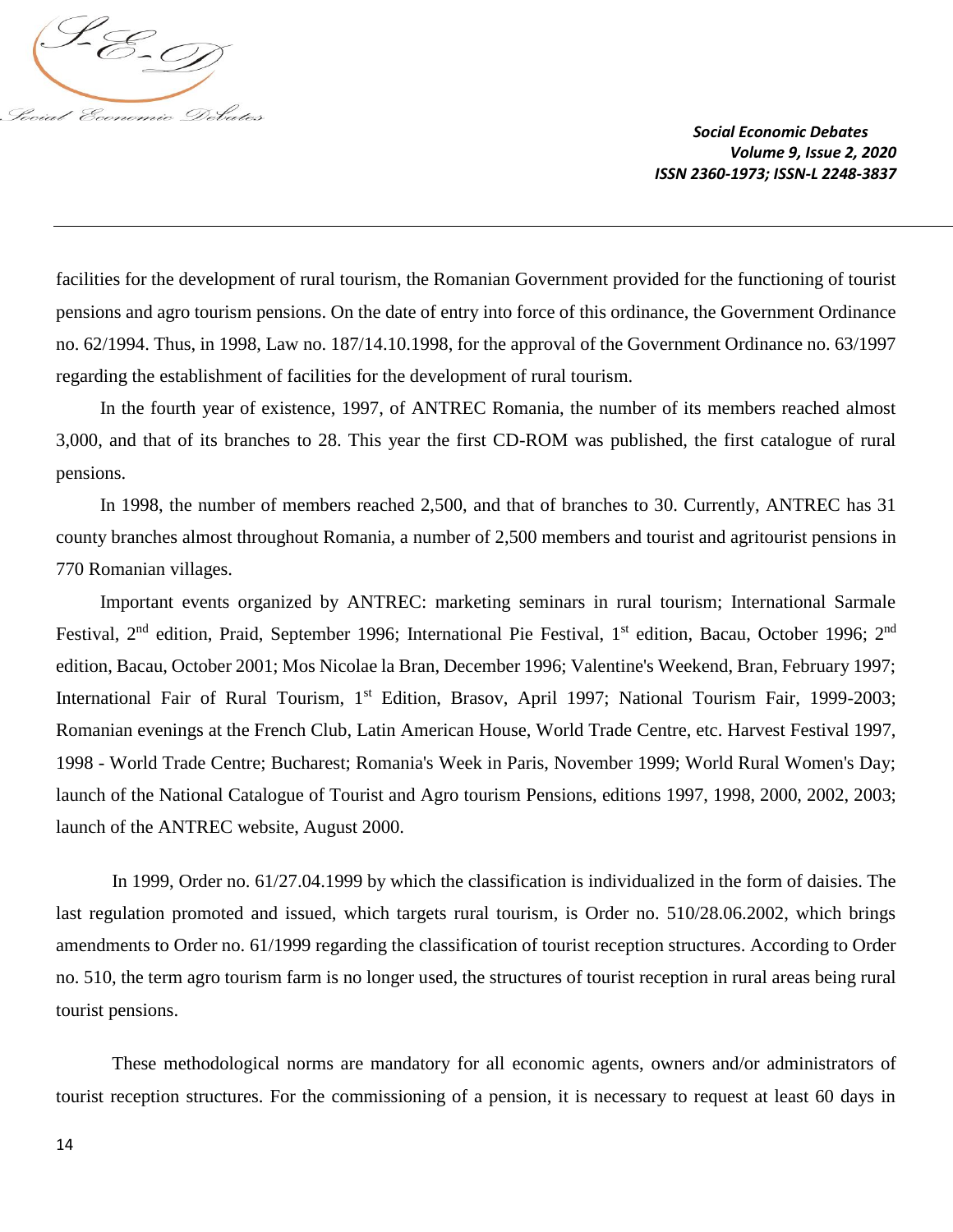

advance its classification procedure to the General Directorate of Authorization and Control. D.G.A.C. will draw up the control certificate, which will be accompanied by the file regarding the nominal framing of the rooms and, respectively, the file regarding the structure of the feeding spaces destined to serve the tourists, through which they establish the capacity and structure of the unit. The classification category of the rural tourist pension is determined by the full fulfilment of the obligatory criteria provided and by the achievement of the following minimum score resulting from the evaluation of the additional criteria.

The minimum score resulting from the evaluation of the additional criteria is as follows:

- 5 daisies 150 points
- 4 daisies 120 points
- 3 daisies 80 points
- 2 daisies 40 points

The classification certificates issued according to the legislation are endorsed by the D.G.A.C. every 3 years. The economic agent will request the endorsement of the certificate at least 60 days before the expiration of the term of 3 years from its issuance or from the last visa. It is also mandatory for the tourists accommodated in boarding houses to fill in a form Announcing the arrival and departure of tourists for each person hosted, in duplicate. Although there is a legal framework that mostly covers the activity of rural tourism, there are few businesses that fall into it.

In general, approved and classified pensions are part of larger organizations, such as ANTREC.

Most, however, are small family businesses, which do not meet some or none of the conditions presented here, the main reason being the lack of information of people. Therefore, there is a strong need for a program of media coverage of tourism legislation in the field, to attract these pensions in the organized tourism circuit, thus managing to maintain a statistical, qualitative and fiscal control of rural tourism in Romania. Among the forms of organization of rural tourism are foundations, associations and federations. They are created as nongovernmental bodies that promote the development of rural economy and rural tourism activities, by supporting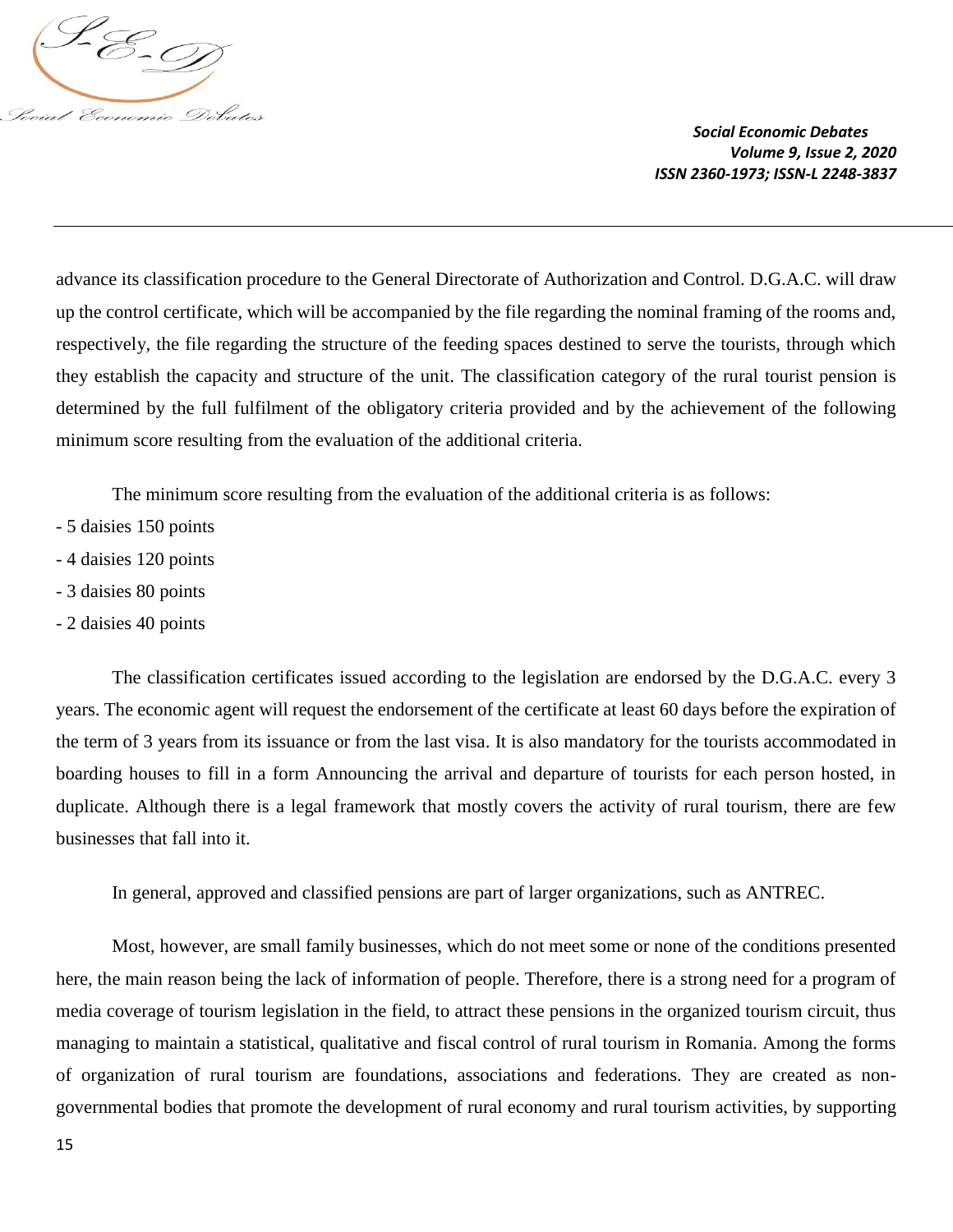

the preparation and capitalization of the tourist potential of Romanian villages. These associative forms bring together all local and isolated initiatives to create entities capable of representing certain aspects of the segments of rural economic and social life. Through the founding statute, which represents, in fact, the organization and functioning regulation of the association, the association has its own strategies, its own management system, attestation systems of the participants, when creating its own networks, all this being done within the limits of the legislation existing. This form of representation of rural tourism, through associations, federations, etc., has the capacity and freedom that, whenever it is found that the legislation is inconsistent with reality, to formulate proposals to improve it and to promote actions support in order to complete the legislative framework in the field. Depending on the level of action, the associations are active at local, national or international level.

Starting with March 2020, as a result of the pandemic situation COVID 19, we can say that rural tourism was greatly affected, given the restrictions that were imposed during this period. The conditions that were imposed were aimed at the safety of the tourist which led to reduce the accommodation capacity as well as to ensure the hygienic conditions according to the COVID pandemic situation 19.

Under these conditions, the Government Emergency Ordinance appeared - No. 224/30.12.2020 published in the Official Gazette no. 1330/31.12.2020, which contains 11 articles. Articles 1 and 2 set out the support provided by the state for economic operators affected by the COVID 19 pandemic, but also specify how they will benefit from this financial aid provided by the state.

Articles 3 and 4 make public the beneficiaries of this financial support but also the concrete amounts they will benefit from.

Article 5 - specifies the obligation of the beneficiaries to maintain their activity

Article 6 sets out to the public what steps need to be taken towards this financial assistance.

Articles 7 and 8 inform economic operators of the need to develop a legal framework in order to be eligible for this type of financial support provided by the state, but also of monitoring and reporting on the activity of financial assistance measures.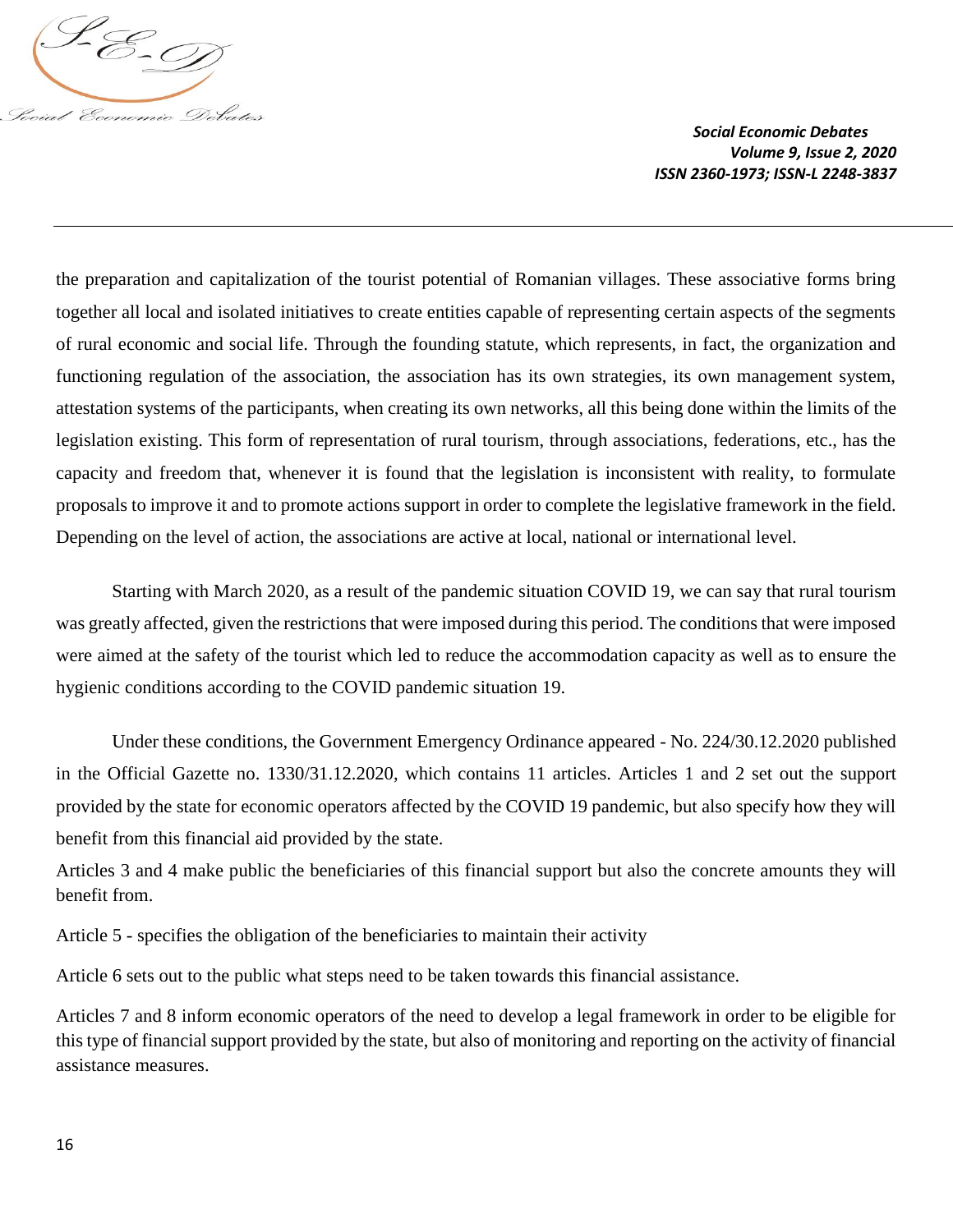

Article 9 presents the eligibility conditions according to the Government Emergency Ordinance No. 224/30.12.2020. Article 10 specifies the scheme of the implementation guide from the Official Gazette of Romania Part I, and in article 11 is presented the method of calculating the tax specific to the activities performed according to Law 170/2016.

## **2. Evolution of accommodation structures according to classification criteria**

According to INSSE data, we can say that if in 2016 the number of tourists staying in rural guesthouses in Maramures was 188988, in the following year, 2017, their number increased by 28,000 tourists eager to visit Oas, reaching 276064 tourists in 2019, which means that the number of people visiting this area is increasing.

| Year | Types of structures for tourist reception-Maramures County, million<br>persons |                       |
|------|--------------------------------------------------------------------------------|-----------------------|
|      | Touristic pensions                                                             | Agro tourism pensions |
|      |                                                                                |                       |
| 2016 | 11 mil                                                                         | $1,02 \text{ mil}$    |
| 2017 | $12$ .mil                                                                      | 1 mil                 |
| 2018 | $12,9$ mil                                                                     | $1,234$ mil           |
| 2019 | 13,374 mil                                                                     | 1, 254 mil            |

**Tabel 1: The situation of tourists arriving in tourist accommodation units**:

Source: statistici.insse.ro:8077/tempo-ins/print

Comparing the number of tourists who stayed at agritourist pensions we notice that in the period 2016- 2019 the number of people who chose to stay in such an accommodation unit is increasing, and in the period 2016-2019, according to data provided by INSSE we can say that the number of tourists has almost tripled which leads us to the hypothesis that tourists worship this area of the country but also that the services offered are quality, the staff is very hospitable and the conditions offered, we can say that it rises to the standards expected by tourists.